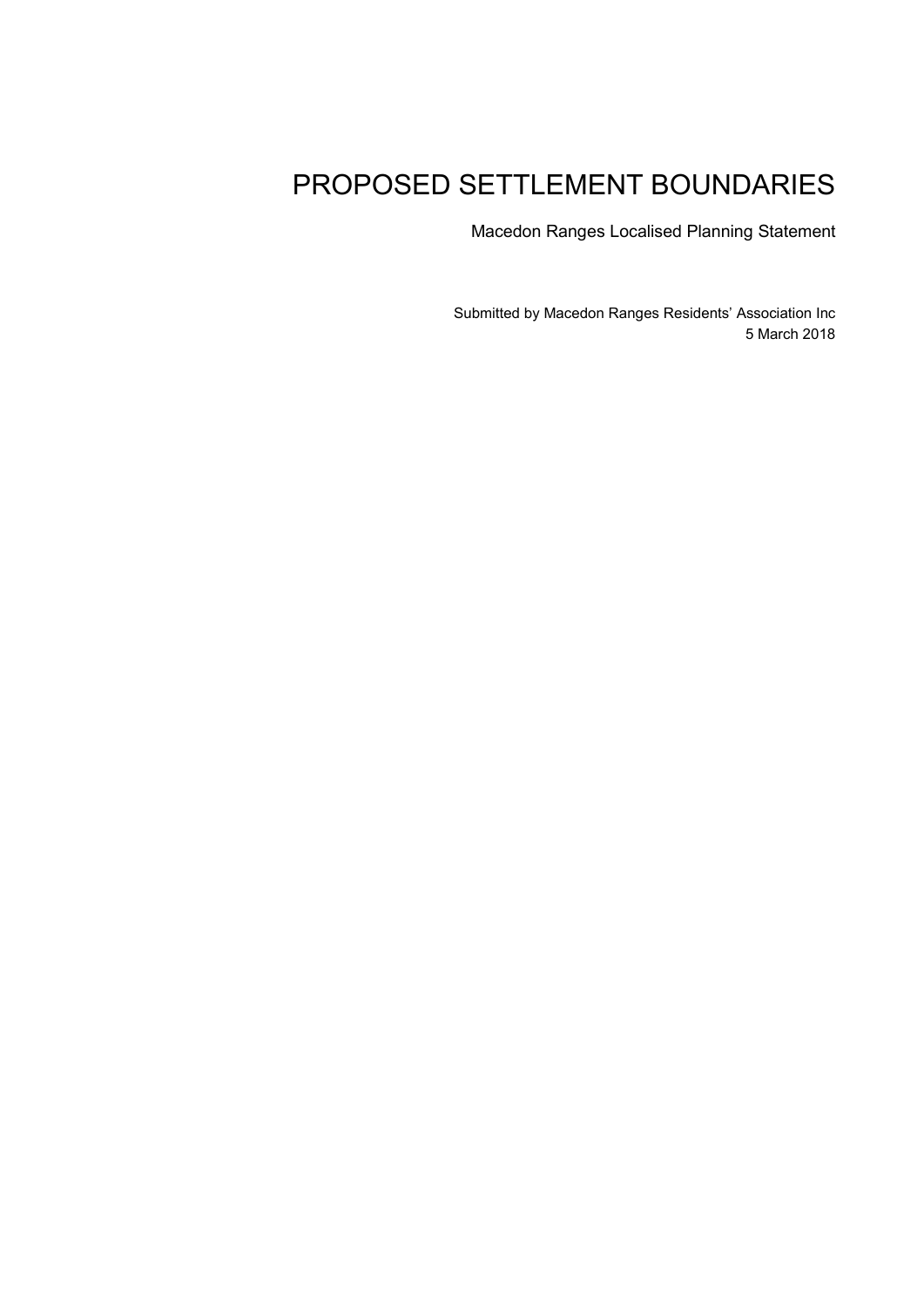### Proposed Gisborne / New Gisborne Settlement Boundary

The blue line shown on the map below is proposed as the Gisborne / New Gisborne settlement boundary. It is the current Gisborne / New Gisborne town boundary at Clause 21.13-1 in the Macedon Ranges planning scheme, which was approved in 2012 (Amendment C67 *Gisborne / New Gisborne Outline Development Plan 2009*).

The map shows urban purpose zones currently applied within the proposed Gisborne / New Gisborne settlement boundary (blue line). Also, Rural Conservation Zone 4 (B) is applied to the Jacksons Creek escarpment, Rural Conservation zone 1 (A) to Gisborne Golf Club to the south-west, and Rural Living zone 2 (F 2ha) to Magnet Hill.

Outside the proposed settlement boundary, surrounding rural land includes Rural Conservation zone 1 (A) (40ha minimum subdivision size) to the west (water catchment), and Rural Living zone to the north, east and south of the town, including  $(C 40ha)$ ,  $(D 8ha)$  and  $(E 1ha - 4ha)$ .



*Map sourced from zone maps 34, 35, 36 and 37, and Gisborne / New Gisborne Framework Plan; Clause 21.13-1, Macedon Ranges planning scheme* 

The *Macedon Ranges Settlement Strategy 2011* found that Gisborne / New Gisborne could accommodate substantial projected growth to 2036 without rezoning any additional land for residential purposes. Gisborne in fact had more existing residential zoned land than required for projected 2036 growth (2,200 lots needed, 3,320 lots available at lower end land supply).

In 2017, Amendment C110 rezoned vast areas of Rural Living zoned land to the east and south east of the current town boundary from 40ha and 8ha minimum subdivision sizes to 1ha, 2ha and 4ha minimum subdivision sizes, creating land supply and housing opportunities additional to those recommended or needed in the Settlement Strategy.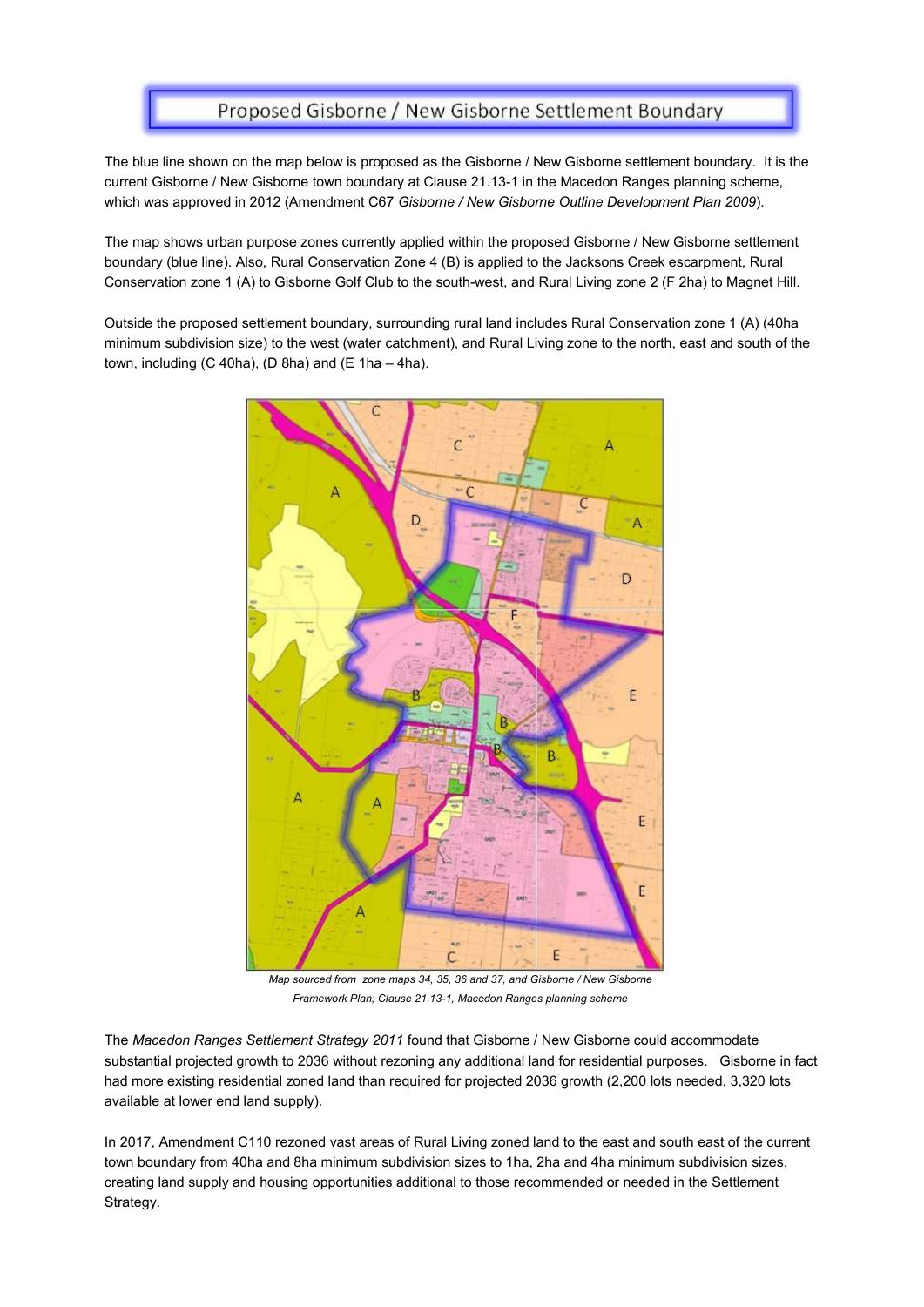### Proposed Kyneton Settlement Boundary

The blue line shown on **Map 1** below is proposed as the Kyneton settlement boundary. This is the current Kyneton town boundary at Clause 21.13-2 in the Macedon Ranges planning scheme, which was approved in 2017 (Amendment C99, which implemented the *Kyneton Structure Plan 2013*).

In 2017, Amendment C99 changed the Kyneton town boundary (**Map 2** as originally approved in 2000) to place Low Density Residential (A) and Farming zone (B) south of the town within the town boundary (**Map 1**).

**Map 1** shows urban purpose zones within the proposed Kyneton settlement boundary (blue line). Outside the settlement boundary, surrounding rural land is zoned Farming (C - 40ha minimum subdivision) with Rural Living zone 5 (D - 8ha) to the south-west, and Rural Living Zone 2 (E - 2ha) to the east and north-east. All land (inside and outside the settlement boundary) is within the Eppalock Special Water Supply Catchment.



*Map sourced from zone maps 6, 12 and 13, and Kyneton Strategic Framework Map, Clause 21.13-2, Macedon Ranges planning scheme* 

The *Macedon Ranges Settlement Strategy 2011* found that Kyneton could accommodate projected growth to 2036 without rezoning any additional land for residential purposes. The *Kyneton Structure Plan 2013* confirmed the Settlement Strategy's conclusion. The map shows vacant (undeveloped) residential and low density zoned land, and Farming zone, within the proposed settlement boundary. Amendment C99 also rezoned land for residential use.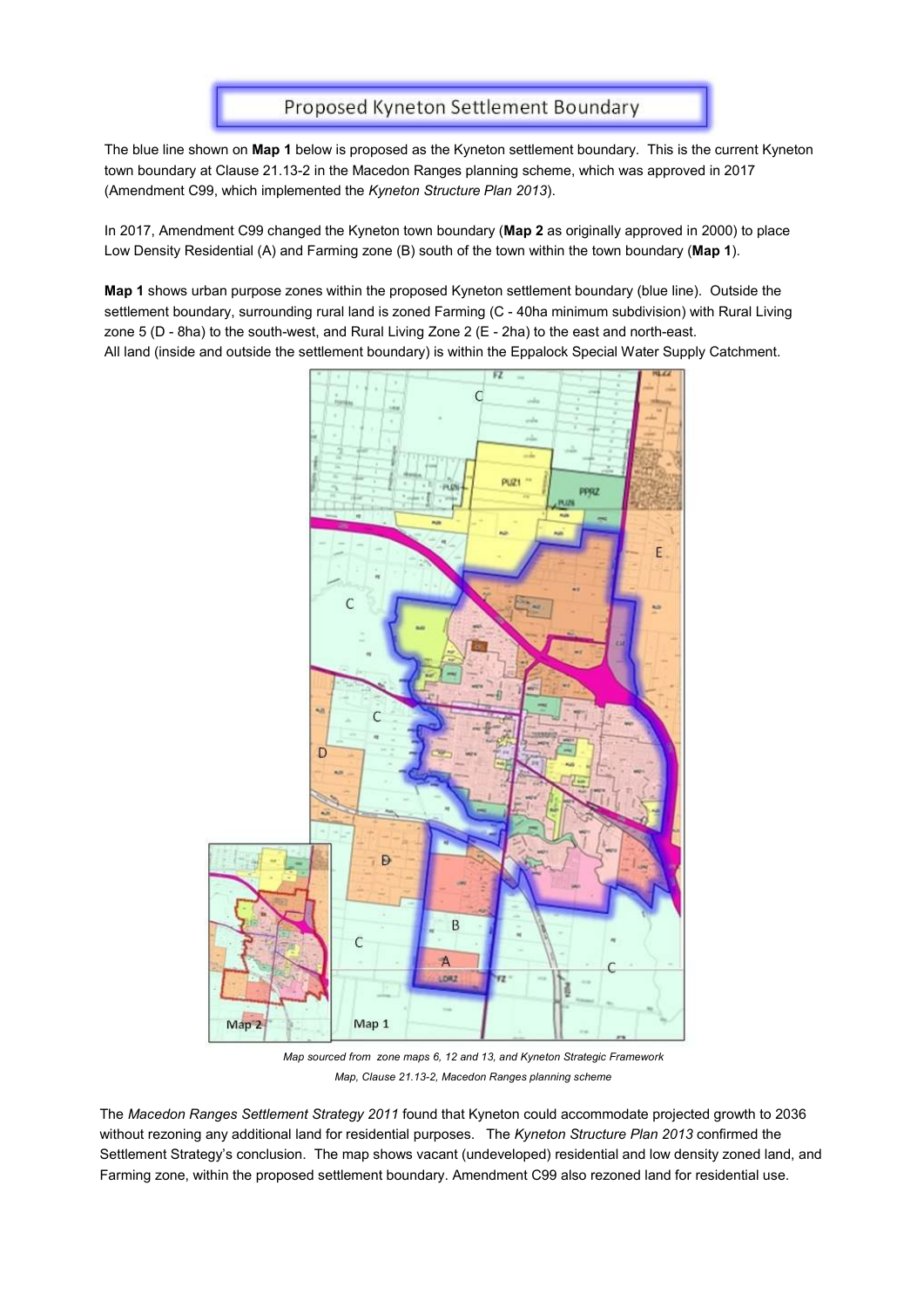

The blue line shown on **Map 1** is proposed as the Lancefield settlement boundary.

This differs slightly from the Lancefield town boundary in the current Macedon Ranges planning scheme (**Map 2 – green line)**, which was changed in 2015, without notice, by Amendment C84. **Map 3 (black line)** shows Lancefield town boundary as it existed between 2000 and 2015.

The proposed settlement boundary in **Map 1** (blue line) differs from the current Lancefield town boundary as it includes all of the existing LDRZ area, and excludes a small, single parcel of Rural Living Zone 1 land (40ha minimum subdivision) in the south-west as it does not add residential options.



**Map 1** show urban purpose zones within the proposed Lancefield settlement boundary (blue line). Outside the proposed settlement boundary, surrounding rural land is zoned Farming (A) and Rural Living 1 zone (B) (both 40ha minimum subdivision).





*Map 2 Lancefield Township Framework Plan, Clause 21.13-8. Map 3 Clause 22.02-7 (pre-2015) (Macedon Ranges planning scheme)* 

The *Macedon Ranges Settlement Strategy 2011* found that Lancefield could accommodate projected population growth to 2036 without rezoning any additional land for residential purposes. The maps show undeveloped and under-developed residential zoned land is available within the proposed settlement boundary.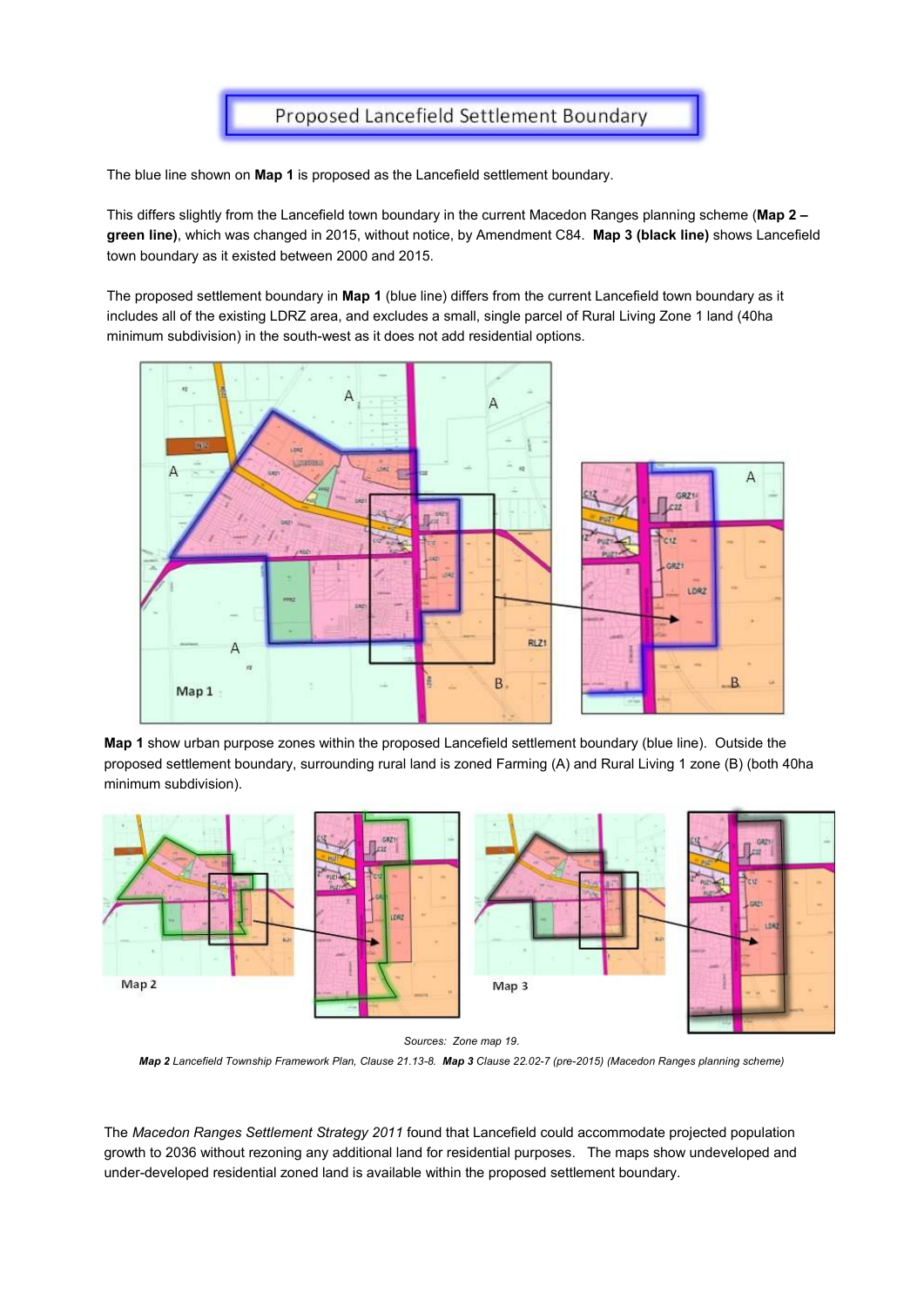### Proposed Riddells Creek Settlement Boundary

The blue line shown on **Map 1** below is proposed as the Riddells Creek settlement boundary. It differs from the current Riddells Creek town boundary at Clause 21.13-5 in the Macedon Ranges planning scheme (**Map 3,** which was approved in 2017, Amendment C100), due to an error with Area 5.

Council officers and the *Riddells Creek Structure Plan 2013* identified Area 5 as a long-term (20-30 year) future investigation area, and excluded it from the town boundary. In December 2013 Macedon Ranges Shire councillors resolved to instead elevate Area 5 to a 'priority development area'. As a result, the exhibited Amendment C100 rezoned Area 5 to Urban Growth zone and changed the town boundary to place Area 5 inside it. The exhibited Area 5 Urban Growth zone was not approved by the Minister, but the altered C100 town boundary (**Map 3**) was not readjusted to exclude Area 5. The proposed Riddells Creek settlement boundary corrects this.





Riddells Creek Structure Plan 2013 *Town Boundary* 



Approved C100: Clause 21.13-5 *Current Town Boundary* 

Maps sourced from zone maps 38 and 39, and Riddells Creek Strategic Framework Plan at Clause 21.13-5 (Macedon Ranges planning scheme)<br> Maps sourced from zone maps 38 and 39, and Riddells Creek Strategic Framework Plan a *and Riddells Creek Structure Plan 2013 and Riddells Creek Structure Plan 2013* 

**Map 1** shows urban purpose zones within the proposed Riddells Creek settlement boundary (blue line) including a very large area of Low Density Residential zone with high bushfire risk north-west of the town (F). The dashed line approximates the Bushfire Management Overlay applied by Amendment GC13. The Riddells Creek Strategic Framework Plan at Clause 21.13-5 in the Macedon Ranges planning scheme identifies the shaded areas at (1) as *"high bushfire threat"*, and (2) as *"Low Density Residential – enhanced bushfire measures"*.

Outside the proposed settlement boundary, surrounding rural land is zoned Rural Conservation (A), Farming (B) and Rural Living zone 1 (C), all of which have 40ha minimum subdivision size. South of the town, Rural Living zone 5 (D - 8ha) and Rural Living zone 3 (E - 4ha), as well as Rural Living zone 1 (C) together comprise the rural buffer between Mount Macedon and metropolitan Melbourne required by Statement of Planning Policy No. 8.

The *Macedon Ranges Settlement Strategy 2011* found that Riddells Creek required additional residential land to accommodate projected growth to 2036. The *Riddells Creek Structure Plan 2013* identified an additional 57ha was needed. Amendment C100 rezoned 130ha (Area 4) to Urban Growth zone. Area 4 is included within the proposed settlement boundary.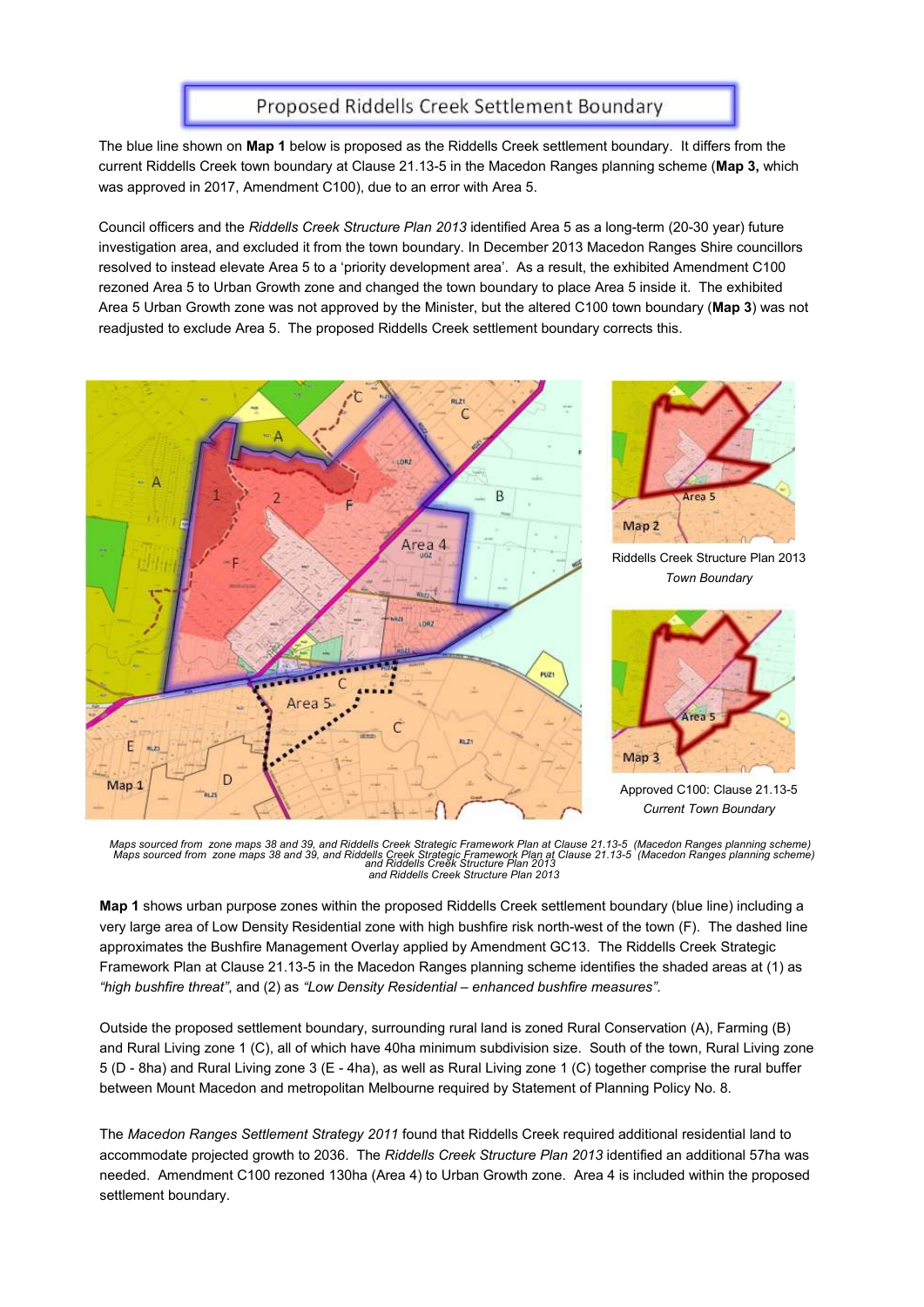The blue line shown on the map below is proposed as the Romsey settlement boundary.

This is the current Romsey town boundary at Clause 21.13-4 in the Macedon Ranges planning scheme, which was approved in 2012 (Amendment C66, which implemented the *Romsey Outline Development Plan 2009*).

The map shows urban purpose zones within the proposed Romsey settlement boundary (blue line).

Outside the proposed settlement boundary, surrounding rural land is zoned Farming (B) and Rural Living zone 1 (C) - both 40ha minimum subdivision - with Rural Living zone 2 (D – 2ha) immediately west and south of the town, and Rural Conservation zone (A) signalling the Macedon Range edge to the south-west. Romsey is constrained by high bushfire risk to the south-west, high quality agricultural soils, and the sewerage treatment plant to the east.



*Map sourced from zone maps 18, 20, 28, 29 and 30, and the Romsey Structure Plan Map Clause 21.13-4, Macedon Ranges planning scheme* 

The *Macedon Ranges Settlement Strategy 2011* found that Romsey could accommodate projected growth to 2036 without rezoning any additional land for residential purposes. The Settlement Strategy confirmed the *Romsey Outline Development Plan's* findings and set an extrapolated population figure for 2036. The map shows vacant (undeveloped) and under-developed residential zoned land within the proposed settlement boundary.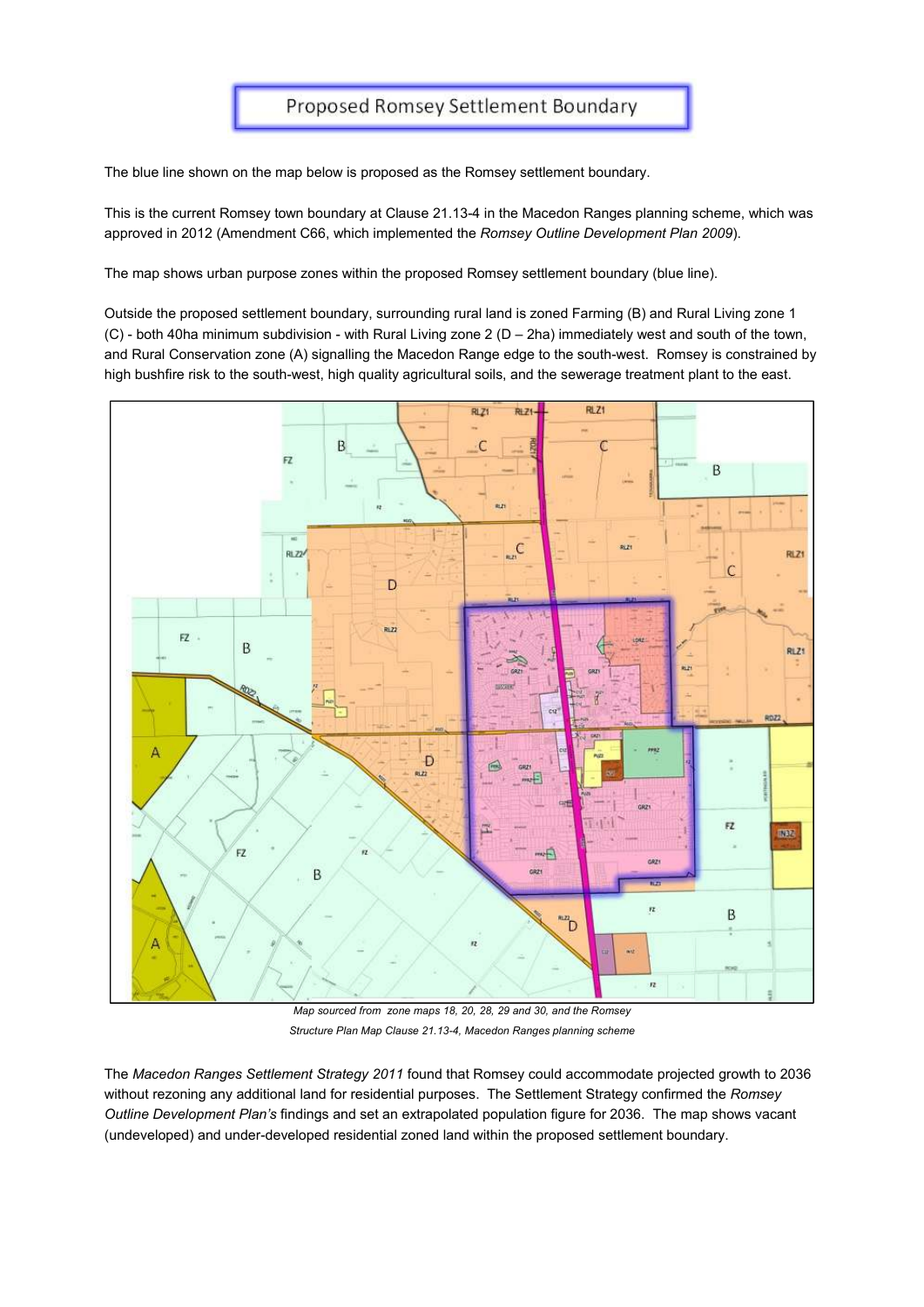### Proposed Woodend Settlement Boundary

The blue line shown on the map below is proposed as the Woodend settlement boundary. It is the current Woodend township boundary in the Macedon Ranges planning scheme at Clause 21.13-3, which was approved in 2017 (Amendment C98, which implemented the *Woodend Structure Plan 2013*).

The map shows urban purpose zones within the current Woodend town boundary (blue line). An area of Farming zone is also included to the north-east of the town.

Outside the proposed settlement boundary, surrounding rural land is zoned Rural Conservation zone 1 (A) and 2 (AA), Farming (B) and immediately east of the town boundary, Rural Living zone 1 (C). All four zones have 40ha minimum subdivision.

All land (inside and outside the town boundary) is within the Eppalock Special Water Supply Catchment.



*Map sourced from zone maps 15, 23 and 24, and Woodend Strategic Framework Map, Clause 21.13-3, Macedon Ranges Planning Scheme*

The *Macedon Ranges Settlement Strategy 2011* found Woodend had sufficient existing residential land supply within its town boundary to accommodate projected growth to 2036 without rezoning any additional land for residential purposes. The *Woodend Structure Plan 2013* confirmed the Settlement Strategy's conclusion. The map shows vacant (undeveloped) residential zoned land to the west, south west and south east, and Farming zone to the north-east, within this proposed settlement boundary.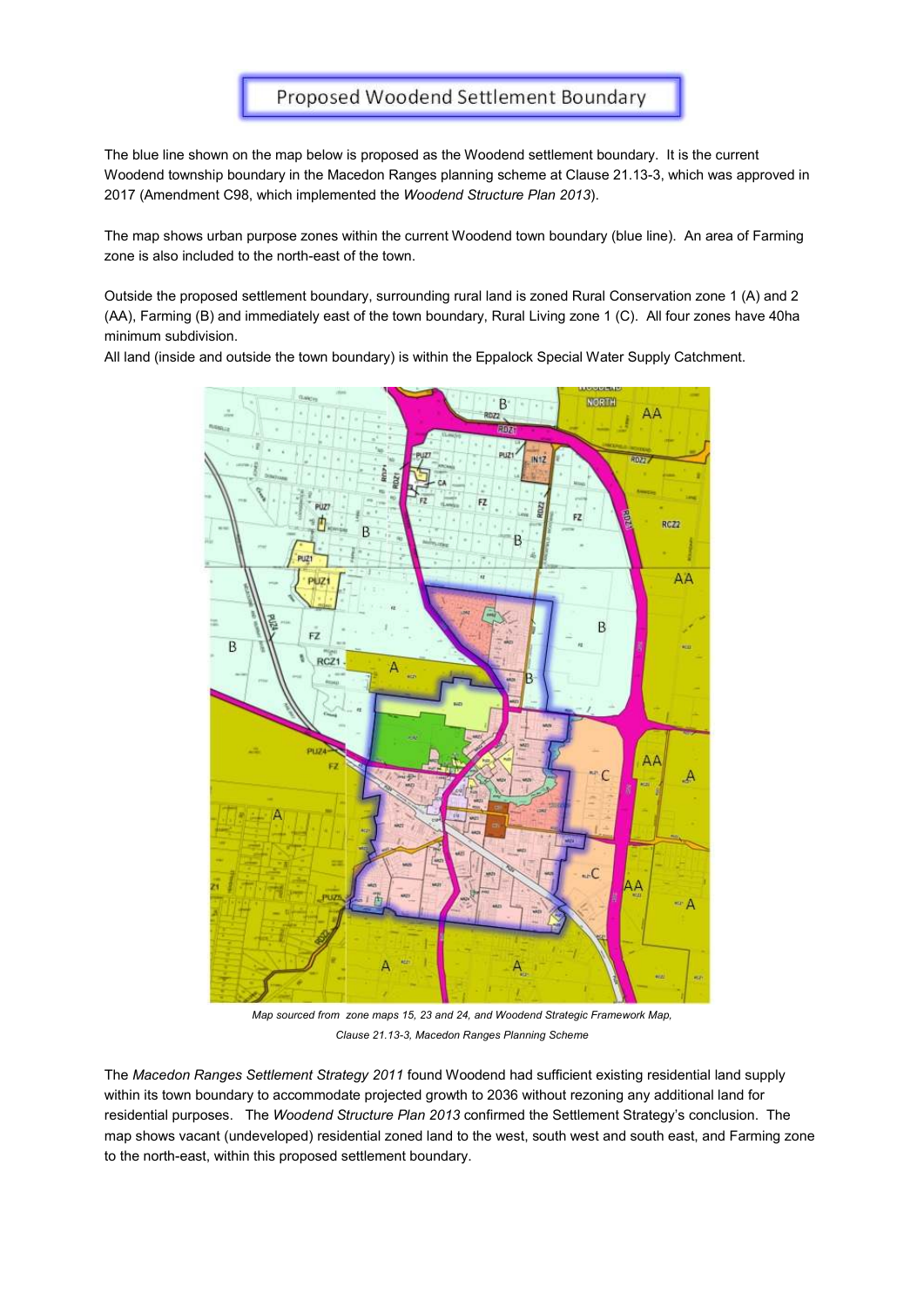## ADDITIONAL CONSIDERATIONS

### A. Exclusion Of High Bushfire Risk Areas From Settlement Boundary

Riddells Creek and Woodend are identified in the Victorian Bushfire Risk Register as having extreme bushfire risk. Both towns have Bushfire Management Overlays applied within existing town boundaries.



 BMO (GC13) *differs from Clause 21.13-5* -----

**Riddells Creek Strategic Framework Plan, Clause 21.13-5, Macedon Ranges Planning scheme:** 

- **1** Low Density Residential land within the Bushfire Management Overlay. Identified as *"High bushfire risk".*
- **2** Low Density Residential land adjoining the BMO. Identified as *"Low Density Residential – enhanced bushfire measures".*

### **Figure 1 Riddells Creek Bushfire Risks**



**Figure 2 Woodend Bushfire Risk Considerations**

**Recommendation:** *remove these high bushfire risk areas from the settlement boundary, in accordance with the Macedon Ranges Protection Advisory Committee's recommendations:* 

| 5. | Direct Macedon Ranges Shire Council to ensure the settlement boundaries avoid or<br>minimise the following areas: |                                                                                                                                                               |
|----|-------------------------------------------------------------------------------------------------------------------|---------------------------------------------------------------------------------------------------------------------------------------------------------------|
|    |                                                                                                                   | a) areas identified in the Loddon Mallee South Regional Growth Plan Map as<br>'areas containing high value terrestrial habitat'                               |
|    |                                                                                                                   | b) areas identified in the Loddon Mallee South Regional Growth Plan Map<br>for the facilitation of ongoing agricultural productivity and new<br>opportunities |
|    |                                                                                                                   | c) areas identified as high bushfire risk                                                                                                                     |
|    |                                                                                                                   | d) areas identified as having potential for agricultural productivity.                                                                                        |